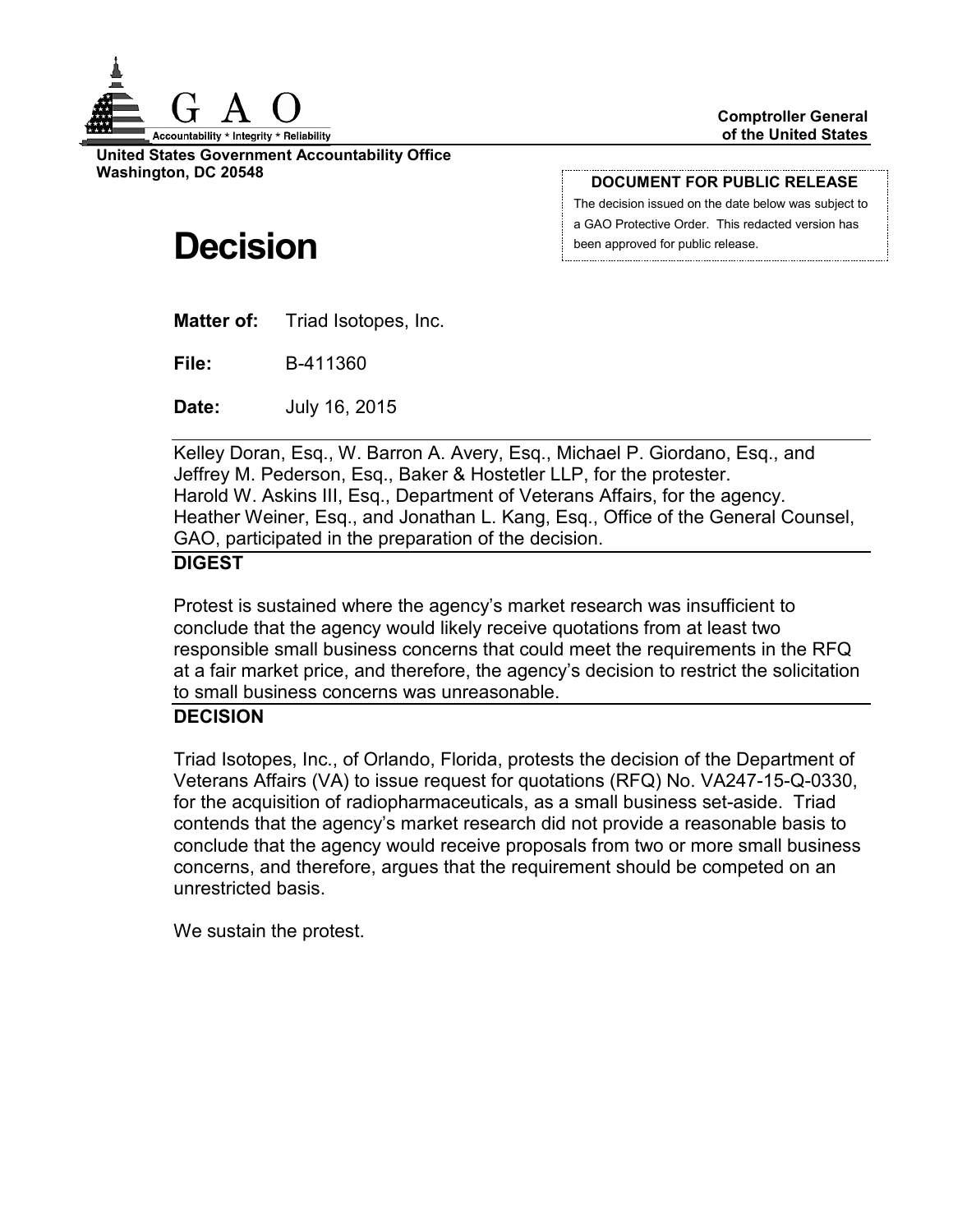## BACKGROUND

On April 2, 2015, the VA issued the current RFQ for the manufacture and delivery of radiopharmaceutical<sup>[1](#page-1-0)</sup> and non-radiopharmaceutical items, as a small business set-aside, and designated North American Industry Classification System (NAICS) code 325412, Pharmaceutical Preparation Manufacturing, which has a corresponding size standard of 750 employees, as the size standard for small business participation in the procurement. RFQ at 2. The solicitation also states that the acquisition is to be conducted under the commercial item and simplified acquisition procedures of Federal Acquisition Regulation (FAR) subparts 12.6 and 13.5. Id. at 2.

The RFQ anticipates the issuance of a fixed-price contract, for a base year and four 1-year options. RFQ at 2-6. The solicitation states that the award will be made on a lowest-priced, technically-acceptable basis.<sup>[2](#page-1-1)</sup> ld. To be considered technically acceptable, the RFQ requires, as relevant here, that a vendor provide a copy of the company's business license and insurance, as well as a "written description in sufficient detail to allow the Government to ascertain the Offeror['s] capability to meet the requirements indicated in the [statement of work (SOW)]." Id. at 7. The solicitation further states that this description should demonstrate the vendor's ability to meet . . . the required delivery timeframes, including the ability to respond to a medical emergency requirement, and that vendors should show "demonstrated ability to produce non-HEU (High Enriched Uranium) radioisotopes." Id. at 7-8. In addition, the RFQ provides: "If the offeror is not a manufacturer of a required item, the offeror must provide evidence they are an authorized distributor or reseller of the proposed items." Id. at 7.

The Market Research Supporting the Set-Aside Decision

The decision to set-aside this procurement for small businesses resulted from market research conducted in November 2014. AR, Tab 1, Market Research Report (Nov. 13, 2014), at 1. Specifically, the stated objective of the market research was "[t]o award a . . . contract to a contractor who can provide the required radioisotopes<sup>[3](#page-1-2)</sup> for the Ralph H. Johnson VA Medical Center." Id. The market

<span id="page-1-0"></span> $1$  The terms radiopharmaceuticals and radioisotopes are used interchangeably in this decision.

<span id="page-1-1"></span> $2$  The estimated value of the procurement is approximately \$4 million. Agency Report (AR), Tab 1, VA Form 2268, at 1.

<span id="page-1-2"></span> $3$  Radiopharmaceuticals are used in the field of nuclear medicine as radioactive tracers in medical imaging and in therapy for many diseases. AR at 1. The shelf-life (expiry period) of a radiopharmaceutical preparation depends primarily on the physical half-life of the radioisotope, the radiochemical stability and the content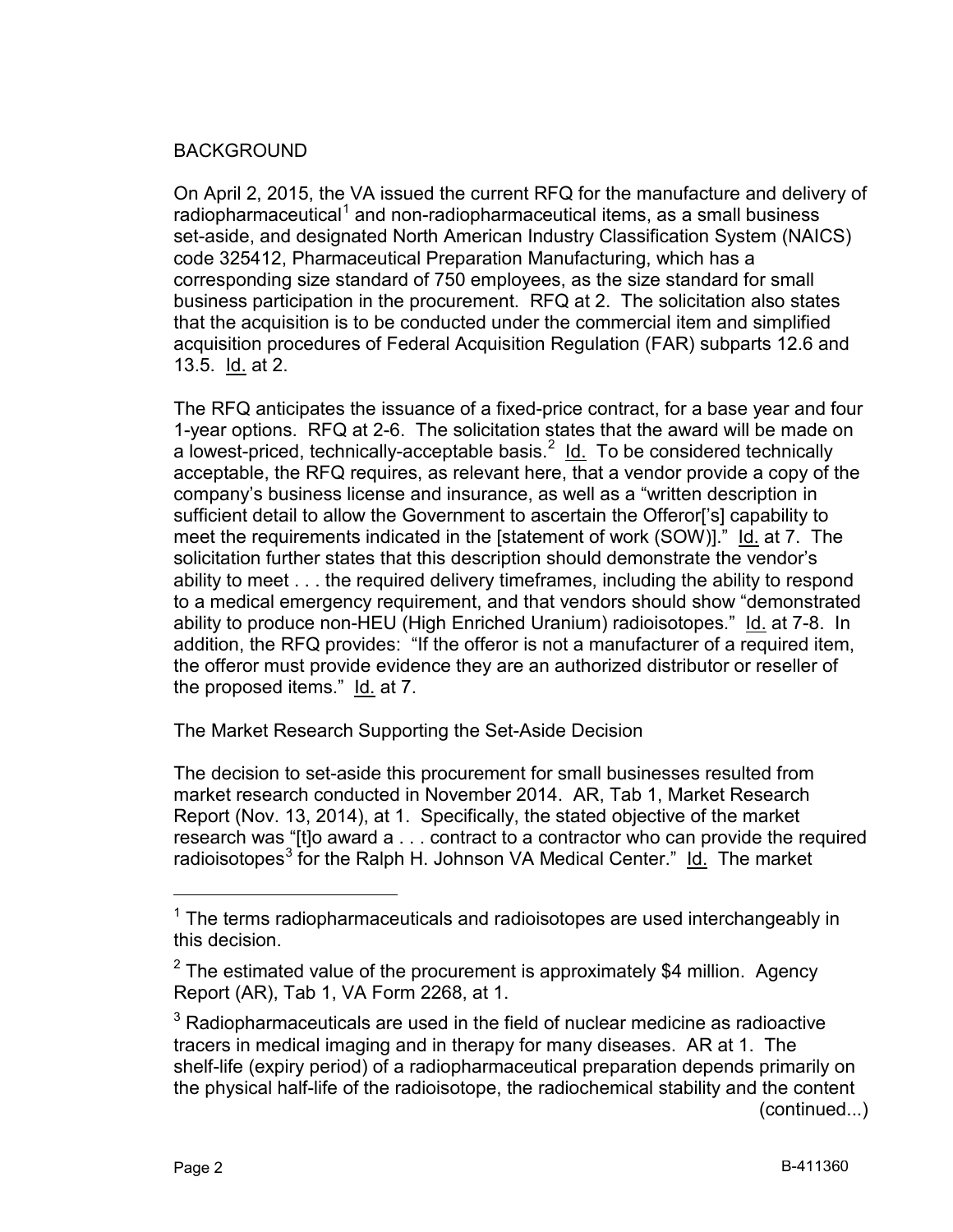research report stated that "[t]he Contractor must have the appropriate permits and licenses<sup>[4](#page-2-0)</sup> to manufacture Radioisotopes and must be able to deliver them in a timely manner." Id. The report also stated: "Contractor must have insurance and have proven past performance and experience for the production and delivery needs of the [VA Medical Center]." Id.

The market research included "[a] search of vetbiz.gov on November 14th, 2014, for NAICS code 325412 (Pharmaceutical Preparation Manufacturing (size standard 750) . . . with no state restrictions," the result of which, "netted 14 companies." Id. The market research also involved "[a] search of the SBA Dynamic Small Business Database (DSBD) with NAICS 325412[, which] produced six hundred and seventy-six (676) vendors." Id. The report explained that the "Market Research was not limited by state or location, as it is common for Pharmaceutical companies which produce Radioisotopes to have facilities in other locations with their headquarters locations which show in DSBD." Id. at 2.

The market research report also noted the results of prior attempts to procure these items. Id. Specifically, the report stated that a solicitation for the same requirement was posted on September 9, 2014, for isotope manufacture and delivery, with a performance period of 4 months. Id. The report explained that the previous solicitation was for a shorter term contract (October 1, 2014 – January 31, 2015) until a longer term contract could be awarded. Id. The report noted that the solicitation was not restricted to small business concerns, and that the agency received three proposals in response to the solicitation. Id. at 2. The report also stated: "While only one small business responded to the recent solicitation, it was only for 120 days. A five year long contract should result in more interest." Id. at 2. The overall recommendation of the contracting officer, based on the market research report, was that "this requirement should be set aside for Small Business,

 $\overline{a}$ 

<span id="page-2-0"></span><sup>4</sup> Because of the potentially hazardous properties of radioisotopes, their use is closely regulated to ensure that public health and safety are protected. See NUREG/BR-0217, Revision 1, The Regulation and Use of Radioisotopes in Today's World, at 6, available at: http://www.nrc.gov/reading-rm/doc-collections/nuregs/ brochures/br0217/r1/br0217r1.pdf (last visited July 16, 2015). The U.S. Nuclear Regulatory Commission (NRC), and certain States that have entered into agreements to assume regulatory authority from the NRC, coordinate the licensing and regulation of the production of radioisotopes through machines (called linear accelerators or cyclotrons). Id. at 7-8.

<sup>(...</sup>continued)

of longer-lived radionuclidic impurities included during the preparation. Id. at 2. The agency explains that "[m]any radiopharmaceutical preparations contain radioisotopes with very short half-lives and such preparations therefore have very short shelf-lives," which require indication of the expiry date and time. Id.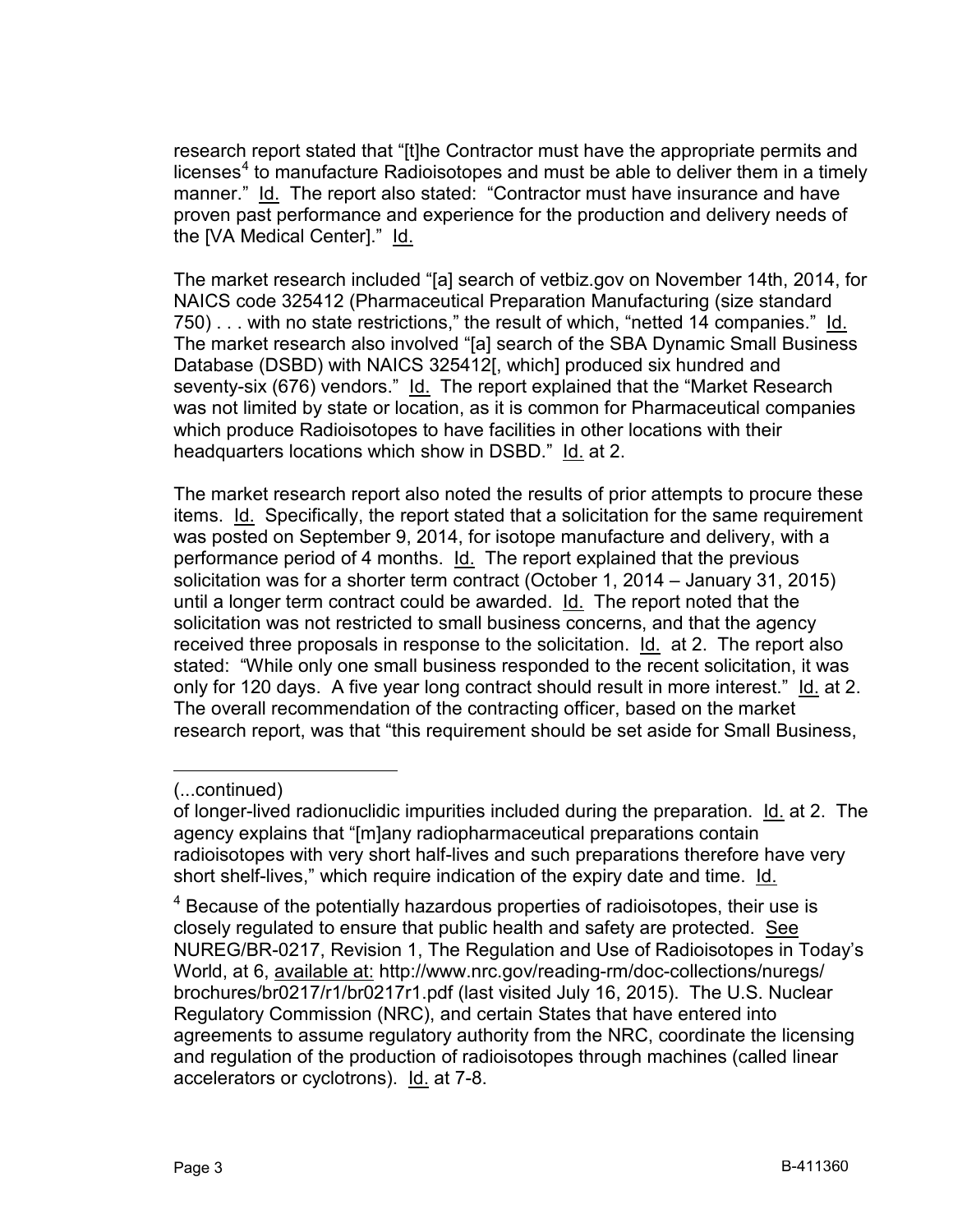as there are a number of small businesses under this NAICS who could submit a proposal for the Ralph H. Johnson VA Medical Center." Id. at 2. There is no evidence in the record, however, that this requirement has previously been set aside for small businesses.

Triad filed this protest challenging the agency's decision to issue the RFQ as a small business set-aside, prior to the RFQ's closing date of April 8. In response to the protest, the agency advised that it received only one quotation by the April 8 closing date. Contracting Officer (CO) Statement at 1. During the course of this protest, the agency has also advised that it received a quotation from a second small business vendor, but noted that the quotation was received after the closing date. Id. The VA has not advised our Office of the name of the second vendor, or provided any information about the company.

## **DISCUSSION**

Triad challenges the VA's decision to set aside this acquisition for exclusive small business participation. Specifically, Triad protests the adequacy of the agency's market research, arguing that the agency's market research was flawed and inconsistent with the terms of the  $RFAC$ <sup>[5](#page-3-0)</sup> As discussed in greater detail below, Triad contends that: (1) the agency's search of two databases for small businesses operating under NAICS Code 325412 could not properly support a conclusion that there are small businesses manufacturing radiopharmaceuticals that can meet the delivery requirements of the RFQ because the applicable NAICS code includes a large array of different types of businesses manufacturing all types of pharmaceuticals, including cold medicines and lip balms; and (2) the agency's previous award to an ostensible small business should not be viewed as evidence that a small business has the capability to manufacture these products because the

<span id="page-3-0"></span> <sup>5</sup> Triad also asserts that the RFQ's delivery terms are ambiguous because they do not adequately define the delivery requirements for emergency situations. In support of this argument, the protester notes that, although the previous solicitation specified a 45 minute time frame for responding to emergencies, the instant solicitation states only: "There may be requests placed during other than normal working hours, possibly to be delivered quickly for an emergency." RFQ at 5. In response, the agency states that it removed the 45 minute requirement because the agency "requires offerors [to] provide acceptable emergent procedures, but they do not constrain them to a specific 45 minute time limit." AR at 9. Because we sustain the protest based on the inadequacy of the agency's market research, we need not address the protester's allegations challenging the terms of the RFQ at this time. We note, however, that in light of the agency's statements regarding the "very short" half-lives" of "many radiopharmaceutical preparations," AR at 2, the agency may want to consider these allegations, and clarify the agency's requirements, when taking the corrective action recommended below.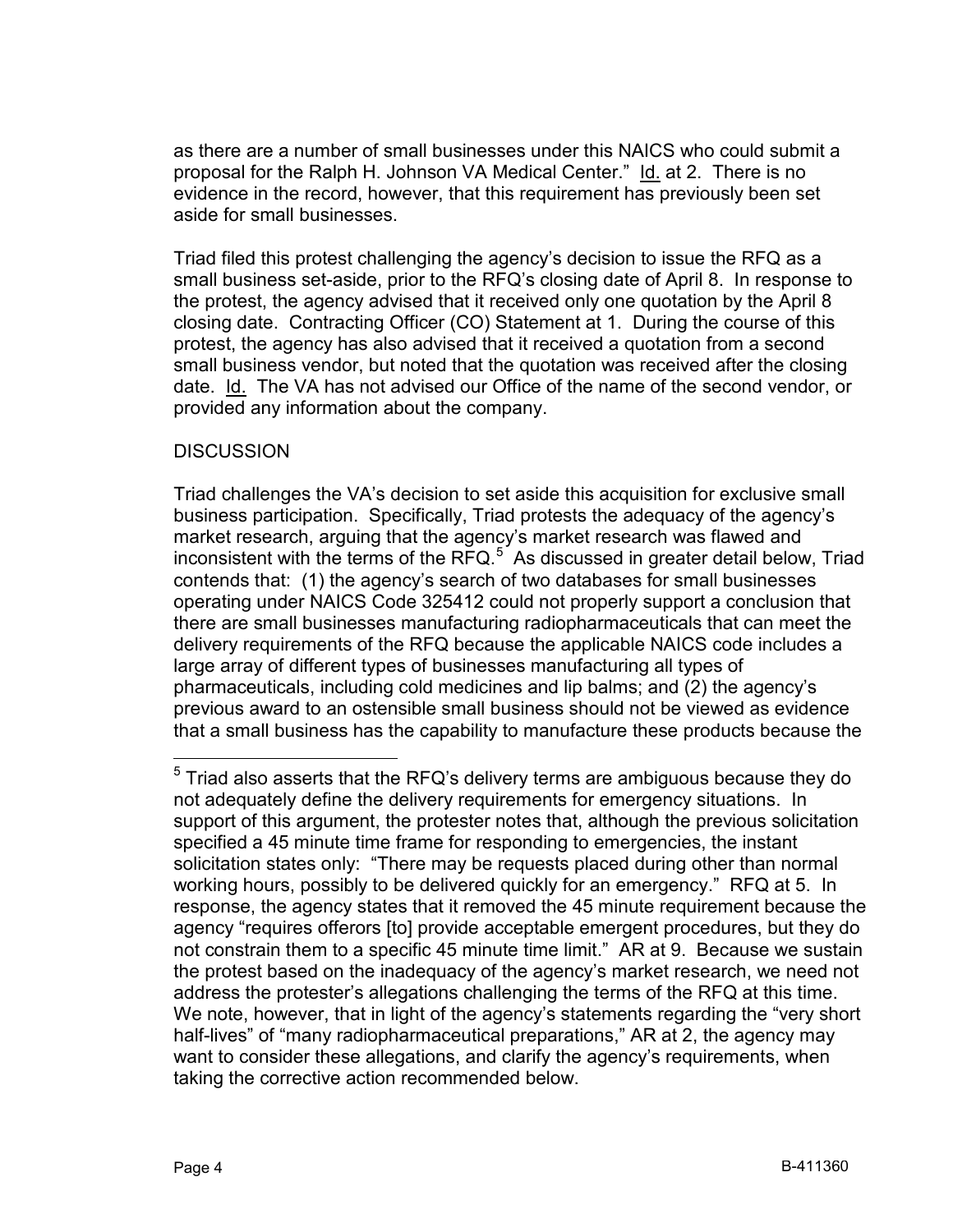agency never considered whether the putative small business can meet the manufacturing requirement that applies to the selected NAICS code. In short, Triad contends that the VA has not reasonably shown that there is even one small business that can both meet the requirement that it manufacture its own radiopharmaceuticals and meet the brief delivery requirements set out in the solicitation.

For the reasons discussed below, we conclude that the agency's market research was insufficient to support the agency's conclusion that it would receive viable quotations from at least two responsible small business concerns. We therefore find that the agency's reliance on the market research in deciding to restrict the RFQ to small businesses was unreasonable.

Under Federal Acquisition Regulation (FAR) § 19.502-2(b), a procurement with an anticipated dollar value of more than \$150,000, must be set aside for exclusive small business participation when there is a reasonable expectation that offers will be received from at least two responsible small business concerns, and award will be made at a fair market price. No particular method of assessing the availability of capable small businesses is required; rather, the assessment must be based on sufficient facts so as to establish its reasonableness. Mountain W. Helicopters, LLC; Trans Aero, Ltd., B-408150, B-408150.2, July 1, 2013, CPD ¶ 152 at 2, 3. The decision whether to set aside a procurement may be based on an analysis of factors such as the prior procurement history, the recommendations of appropriate small business specialists, and market surveys that include responses to sources sought announcements. Commonwealth Home Health Care, Inc., B-400163, July 24, 2008, 2008 CPD ¶ 140 at 3.

A contracting agency's investigation to determine the availability of responsible small business concerns for set-aside purposes, however, must address not only the existence of small businesses that might submit proposals, but also their capability to perform the contract; the fact that multiple small businesses are identified in the course of market research is not necessarily determinative. See The Protective Grp., Inc., B-310018, Nov. 13, 2007, 2007 CPD ¶ 208 at 3. In this regard, we have held that the contracting officer must make reasonable efforts to ascertain whether it is likely that offers will be received from at least two small businesses capable of performing the work. DNO Inc., B-406256, B-406256.2, Mar. 22, 2012, 2012 CPD ¶ 136 at 4; Information Ventures, Inc., B-279924, Aug. 7, 1998, 98-2 CPD ¶ 37 at 3 (stating that the contracting agency's investigation goes not only to the existence of the businesses, but also to their capability to perform the contract).

As relevant here, in order to qualify as a small business concern to provide manufactured products or other supply items, an offeror must either be the manufacturer or producer of the end item being procured, or if it does not manufacture the item being purchased, the offeror must comply with what is known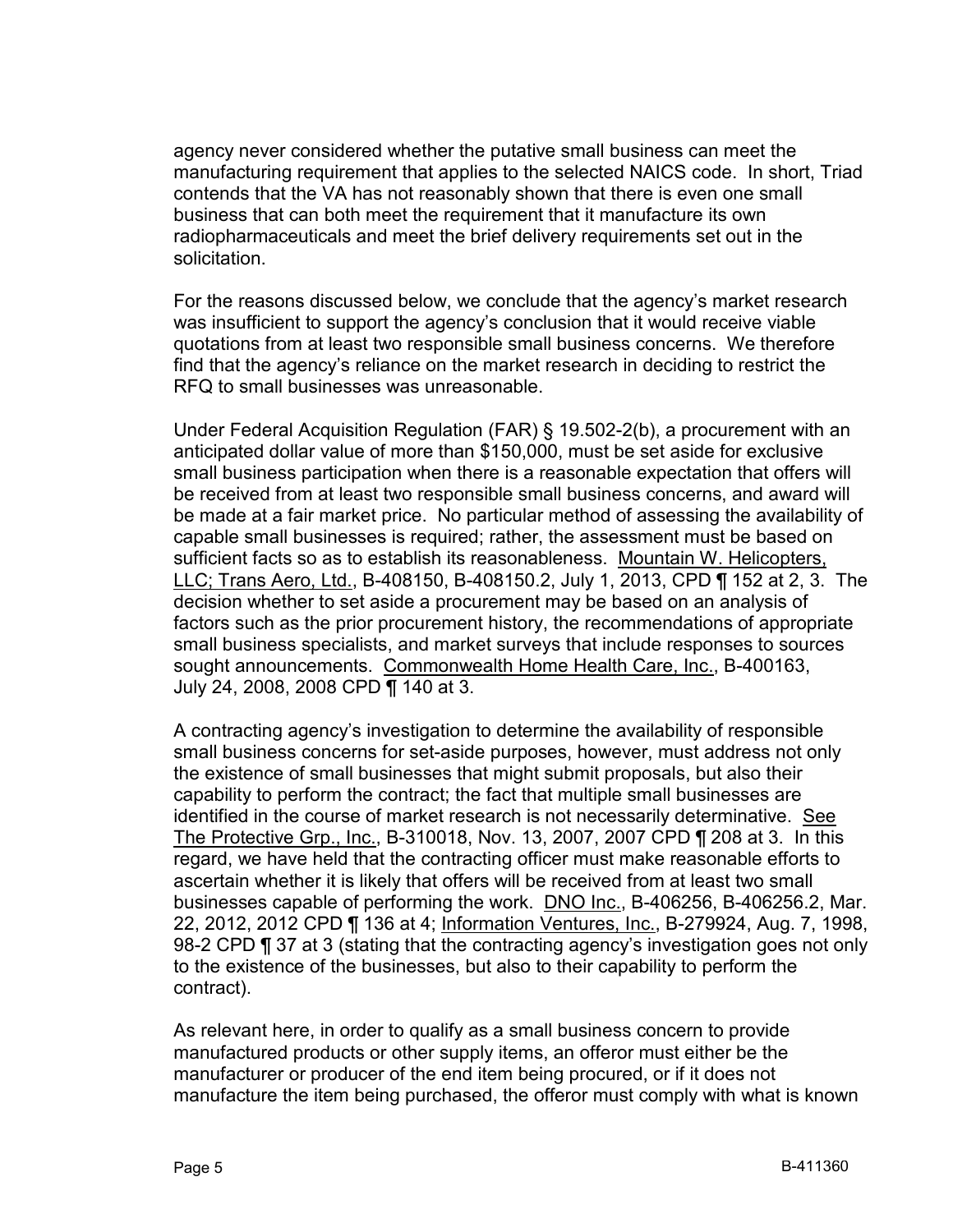as the nonmanufacturer rule. 13 C.F.R. § 121.406(a). The nonmanufacturer rule provides that the offer of a nonmanufacturer small business concern can be considered, provided, among other things, that the small business concern represents that it will supply the product of a domestic small business manufacturer or processor, or that a waiver of this requirement is granted by the SBA. 15 U.S.C. § 637(a)(17); see also 13 C.F.R. § 121.406.

Whether the nonmanufacturer rule should be included in a procurement set aside for small businesses primarily depends on the NAICS code assigned to the procurement by the procuring agency.<sup>[6](#page-5-0)</sup> See BlueStar Energy Solutions, B-405690, Dec. 12, 2011, 2011 CPD ¶ 275 at 3. In this regard, "[t]he nonmanufacturer rule applies only to procurements that have been assigned a manufacturing or supply NAICS code." 13 C.F.R. § 121.406(b)(2)(C)(ii)(3); see FAR § 19.303(a)(2) ("A concern that submits an offer or [quotation] for a contract where the NAICS code assigned to the contract is one for supplies, and furnishes a product it did not itself manufacture or produce, is categorized as a nonmanufacturer and deemed small if it meets the requirements of [the nonmanufacturer rule]."). The contracting officer is tasked with "determin[ing] the appropriate [NAICS] code and related small business size standard and includ [ing] them in solicitations."  $\underline{Id.}$  § 19.303(a)(1); see 13 C.F.R. § 121.402(b). In this regard, the contracting officer "shall select the NAICS code which best describes the principal purpose of the product or service being acquired." FAR § 19.303(a)(2).

Triad argues that the VA's market research failed to assess whether any of the businesses identified by researching the two databases actually manufactured radioisotopes, or was otherwise able to qualify as a small business concern under the NAICS code for this procurement. In this regard, the RFQ here provides that, "[i]f the offeror is not a manufacturer of a required item, the offeror must provide evidence they are an authorized distributor or reseller of the proposed items." See RFQ at 7. Triad contends that without considering whether any of the identified businesses, or the incumbent contractor for the requirement, could provide the radioisotopes or otherwise meet the nonmanufacturer rule, the contracting officer could not have known, based on the market research, whether any of the identified businesses qualify as small for this procurement.

Triad also notes that the relevant NAICS code covers a broad swath of pharmaceutical manufacturing--from the manufacturing of cold medicines and lip balms, to the manufacturing of radiopharmaceuticals.<sup>[7](#page-5-1)</sup> The protester argues that

<span id="page-5-0"></span> $6$  The NAICS code scheme is used by the federal government to identify and classify specific categories of business activity that represent the lines of business a firm conducts. See FAR § 19.102; BlueStar Energy Solutions, supra, at 3 n.2.

<span id="page-5-1"></span> $<sup>7</sup>$  The protester points out that there appear to be 72 different pharmaceutical</sup> preparation manufacturing industries included within NAICS code 325412. These (continued...)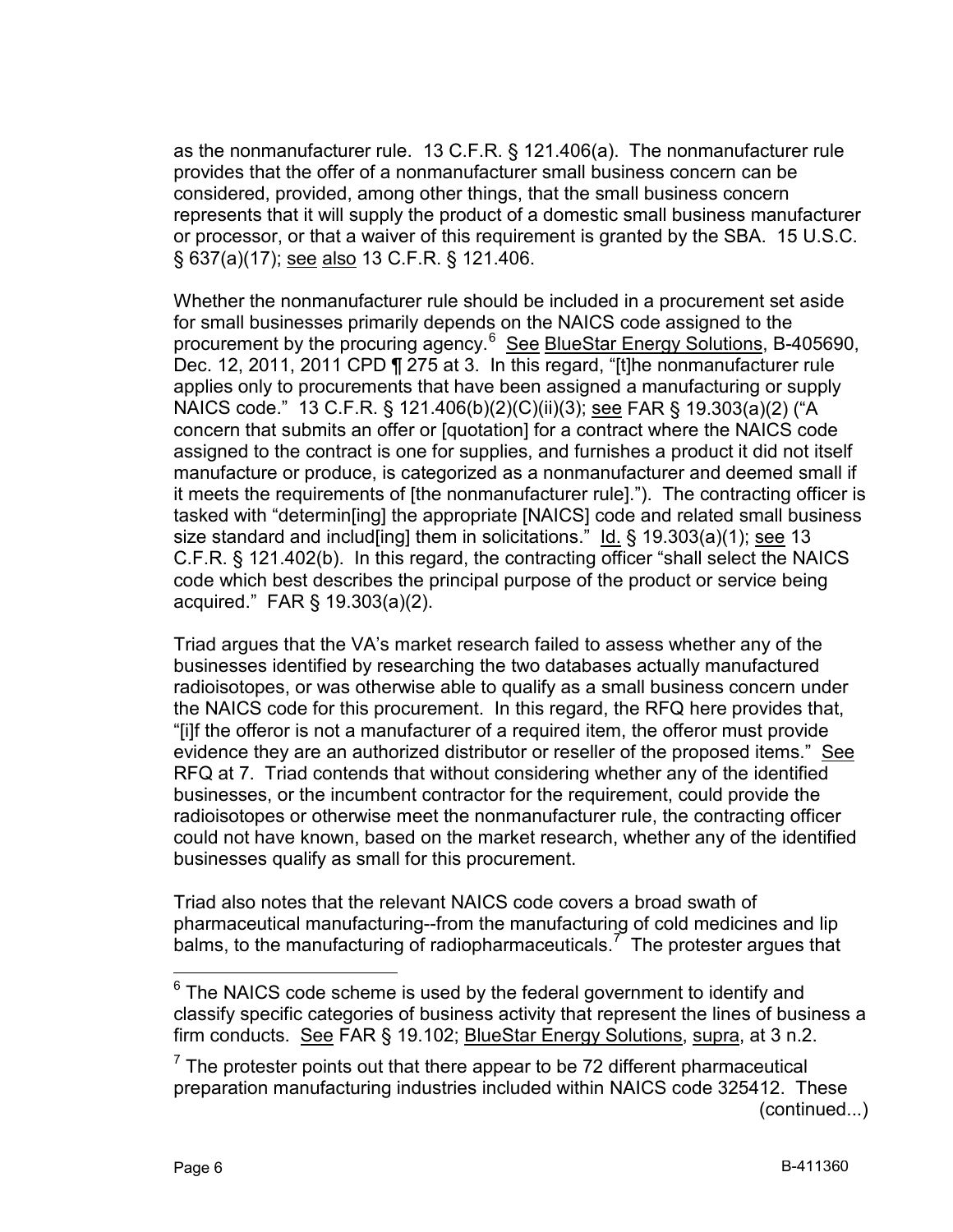the contracting officer's conclusion that there would be small businesses available in the field of radiopharmaceuticals could not reasonably be based on the number of small businesses included under such a broad NAICS code.

In defending the adequacy of the conclusions set forth in its market research report, the VA, in its initial response to this protest, acknowledged that the nonmanufacturer rule applies to this procurement. The report stated: "[T]here is no indication that the incumbent contractor cannot comply with the nonmanufacturer rule." AR at 8. The agency also noted that, under the nonmanufacturing rule, the small business must be "capable of providing the end item" or "supply the end item manufactured by a small business manufacturer, process or producer made in the United States." Id.

In its supplemental agency report, the VA changed its view, and asserts that the nonmanufacturer rule does not apply to the procurement. Specifically, the contracting officer asserts that she viewed the solicitation as a service contract, rather than a manufacturing contract, and therefore, states that she did not consider as part of her market research whether the identified businesses, or the incumbent contractor, were a manufacturer of radioisotopes. CO Statement (June 16, 2015), at 2 ("The agency did not consider the cyclotron in the evaluation of Market Research. . . . [W]e viewed this as a Service, and did not consider the manufacture of the underlying base pharmaceutical."); Supp. AR (June 16, 2015), at 3.

In short, and as developed further below, we agree with the protester on the basic underpinning of its challenge. If the VA did not consider the issue of whether the companies it identified manufacture radiopharmaceuticals, or could comply with the solicitation's delivery requirements, the agency could not reasonably assess whether there are eligible small business concerns capable of performing the requirements of the RFQ.

As an initial matter, despite the CO's representation that she "did not consider the manufacture of the underlying base pharmaceutical," id., there is little basis for dispute that the NAICS code here was a manufacturing code. As discussed above, this solicitation is for the provision of and delivery of radiopharmaceutical and non-

 $\overline{a}$ 

<sup>(...</sup>continued)

separate pharmaceutical industries include, for example: adrenal medicinal preparations manufacturing, antacid preparations manufacturing, belladonna preparations manufacturing, cough drops (medicated) manufacturing, effervescent salts manufacturing, lip balms manufacturing, mouthwashes (medicated) manufacturing, nuclear medicine (e.g., radioactive isotopes) preparations manufacturing, tranquilizer preparations manufacturing, vitamin preparations manufacturing, and zinc oxide medicinal preparations manufacturing. Protester's Comments (May 22, 2015), exh. 4, NAICS Definition, at 1-3.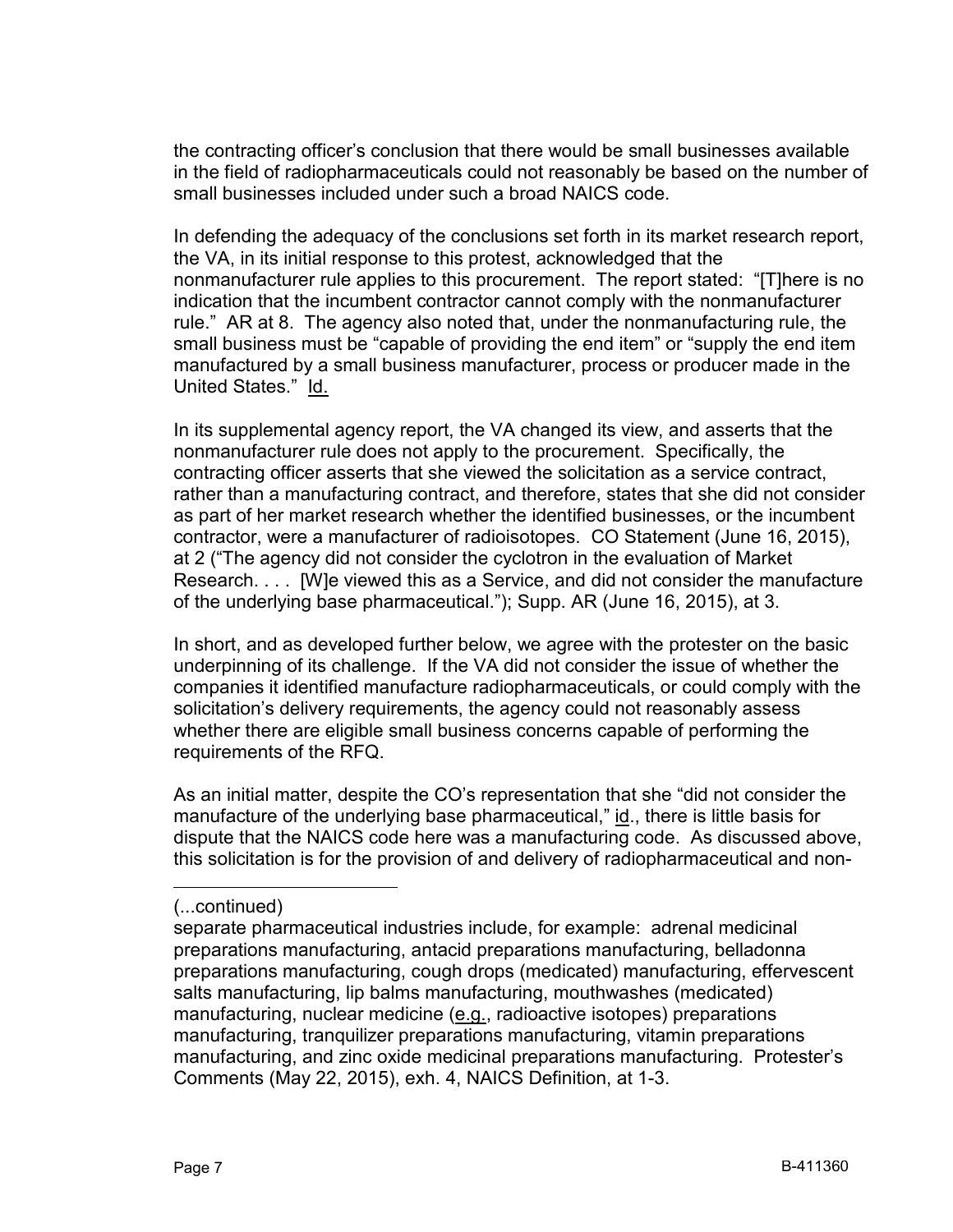radiopharmaceutical items. RFQ at 5. The NAICS code assigned by the contracting officer to this procurement is 325412, Pharmaceutical Preparation Manufacturing. RFQ at 1. This code, on its face, is a manufacturing code. $8$ 

In addition, at no point during this protest has the agency contended that the NAICS code it selected was not appropriate for this procurement.<sup>[9](#page-7-1)</sup> Rather, the contracting officer explains that, "[b]ased on the unit dose<sup>[10](#page-7-2)</sup> nature of this requirement, [she] viewed this as a Service [contract]." Supplemental CO Statement (June 16, 2015), at 2. There is an inconsistency between the statement above, and the NAICS code incorporated into this procurement. As stated above, application of the nonmanufacturer rule depends primarily on the NAICS code assigned to the procurement, and it is the contracting officer who is responsible for designating the proper NAICS code. See FAR § 19.303(a)(2); BlueStar Energy Solutions, supra, at 2.

We conclude that the contracting officer's market research failed to support an assessment as to whether the identified companies were radiopharmaceutical providers, or otherwise capable of performing the contract requirements. See Information Ventures, Inc., supra (stating that the required inquiry for the contracting officer goes not only to the existence of small businesses that might submit proposals, but also to small businesses' capabilities to perform the contract requirements). Specifically, the agency's database searches were based solely on the RFQ's NAICS code, which as mentioned above, covers a wide range of pharmaceutical manufacturing--from the manufacturing of lip balms, to the manufacturing of nuclear medicine (e.g., radioisotopes). There is no indication in the market research report, or otherwise, that any of the identified companies are radiopharmaceutical providers or have the required nuclear pharmacy licenses to perform under the contract. AR, Tab 1, Market Research Report, at 1-4; see also

<span id="page-7-0"></span> $8$  In addition, the RFQ includes a supply classification code, rather than a service code, further reflecting the contemporaneous intent of the agency to categorize the solicitation as one for supplies, not services. RFQ at 1 (stating that the Federal Supply Classification Code is 65 (medical, dental & veterinary equipment & supplies)).

<span id="page-7-1"></span> $9$  The Small Business Administration (SBA) regulations discussing the applicable size standards for government procurements state that "[a] procurement is usually classified according to the component which accounts for the greatest percentage of contract value," and that "[a]quisitions for supplies must be classified under the appropriate manufacturing or supply NAICS code." 13 C.F.R. § 121.402(b)(2).

<span id="page-7-2"></span> $10$  The agency states that "unit dose(s)" are "prepared by the vendor off site and delivered at specific times throughout the day such that the . . . technician combines the radioactive specific isotopes with the appropriate medications to ensure that the dosage is patient specific." AR at 2.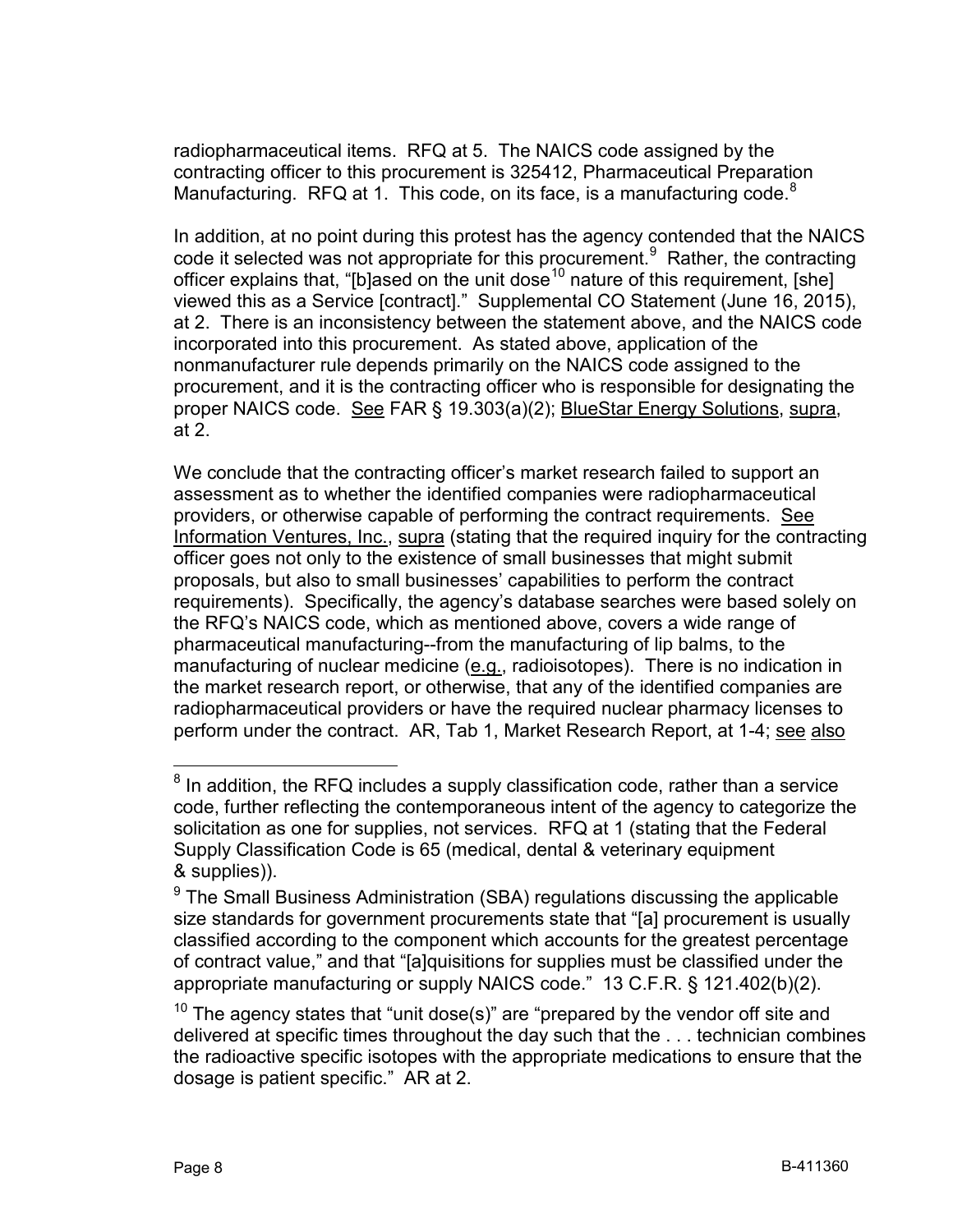Protester's Comments (May 22, 2015), at 6-7, exh. 5, Pharmacy License Registration Information for Small Business References. Accordingly, we find the contracting officer's determination that there was a reasonable expectation of receiving offers from at least two responsible small business concerns was not based on sufficient facts or market research to establish its reasonableness. We sustain the protest on this basis.

The agency also argues that its assessment of the availability of small business concerns was reasonable--despite the failure to consider the capability of the identified businesses to provide or manufacture the radiopharmaceuticals--because it also considered the performance of the incumbent contractor for this requirement.<sup>[11](#page-8-0)</sup> As discussed above, the market research report stated that, "[w]hile only one small business responded to the recent [unrestricted] solicitation, it was only for 120 days," and "[a] five year long contract should result in more interest." Id. at 2. Accordingly, the contracting officer concluded that "this requirement should be set aside for Small Business, as there are a number of small businesses under this NAICS code [that] could submit a proposal for the ... VA Medical Center." Id.

During the course of this protest, the contracting officer conceded that she did not assess whether the incumbent contractor met the eligibility requirements under the RFQ's NAICS code to qualify as a small business concern for this procurement. Supplemental CO Statement (June 16, 2015), at 2. In addition, the protester has raised concerns, at this point unrebutted, that the incumbent may not be able to meet the nonmanufacturer rule (which incidentally, would not have applied in the previous procurement because the procurement was not conducted as a small business set-aside).  $12$  Any conclusion about whether the incumbent contractor can, or cannot, comply with the nonmanufacturer rule is a matter for the Small Business Administration, not our Office; thus, we reach no conclusion on this issue. Bid Protest Regulations, 4 C.F.R. § 21.5(b)(1). That said, the contracting officer has acknowledged that, at this point, the issue has not been considered. Accordingly, we find that the contracting officer's reliance on the assumption that the incumbent contractor qualified as small in determining that there was a reasonable expectation

<span id="page-8-0"></span> $11$  Specifically, the contracting officer states that "[t]he incumbent Small Business had adequately performed on [its] contract, and the customer had indicated their satisfaction of [the incumbent's] performance in the delivery of unit dose radiopharmaceuticals." CO Statement (June 16, 2015), at 2.

<span id="page-8-1"></span> $12$  Triad also contends that the incumbent contractor is not able to manufacture the radiopharmaceuticals required by the RFQ because it does not possess a cyclotron, which the protester explains, is a particular type of particle accelerator required to produce certain of the radioisotopes required by the RFQ. Protest at 9.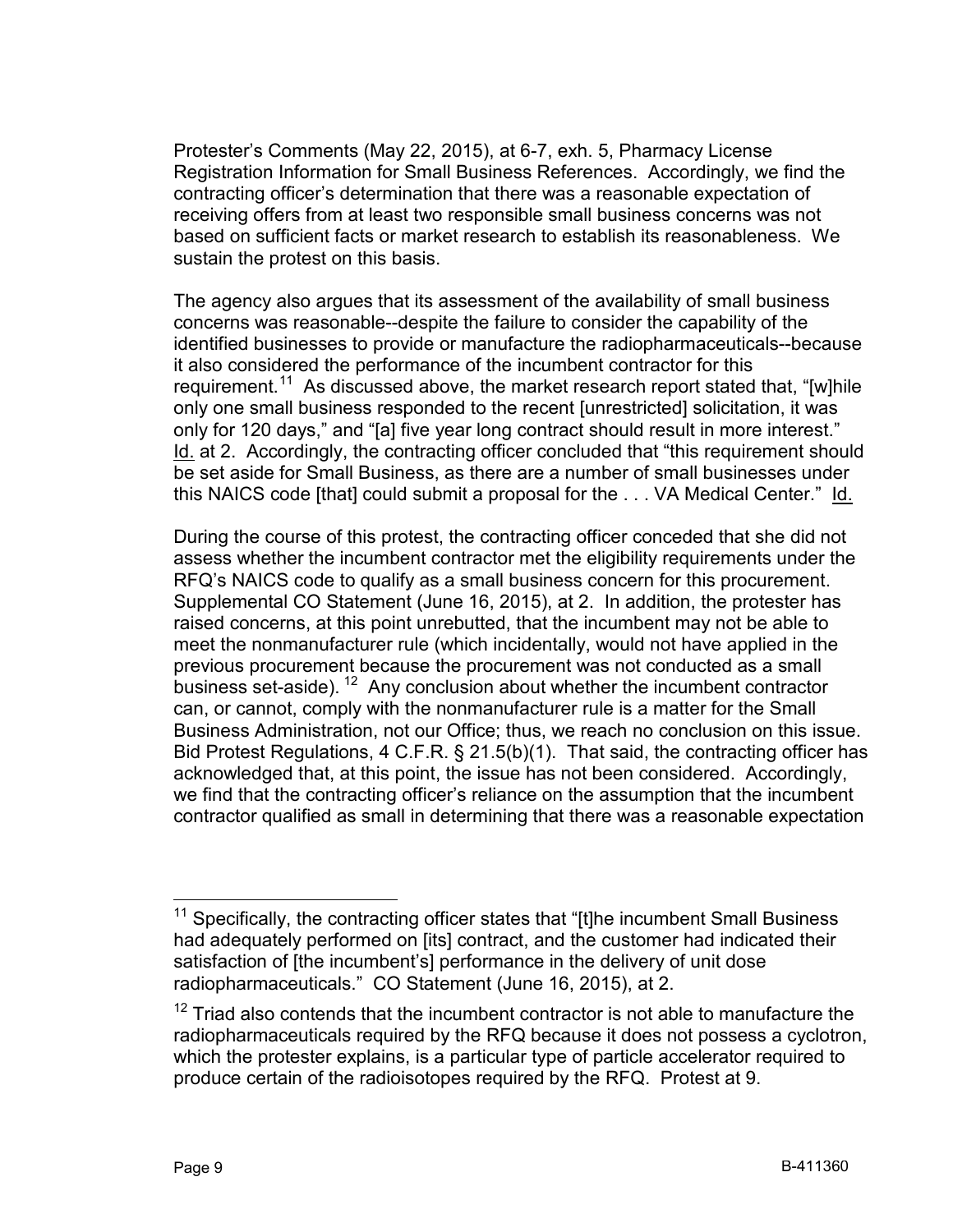of receiving offers from at least two responsible small business concerns was not based on sufficient facts to establish its reasonableness.<sup>[13](#page-9-0)</sup>

Finally, the VA contends that it received offers from two small businesses in response to the solicitation (although the second offer was received after the solicitation's closing date), and that the receipt of these offers reflects the reasonableness of the contracting officer's determination to restrict the procurement to small business concerns. While our case law has found in certain circumstances that the receipt of offers from two or more apparently responsible small businesses in response to the RFQ may support an agency's decision to set aside a procurement for small business concerns, see York Int'l Corp., B-244748, Sept. 30, 1991, 91-2 CPD ¶ 282 at 7, the receipt of the offers here does not remedy the flawed market research or failure of the contracting officer to evaluate the market research in accordance with the RFQ. The one timely quotation received by the agency prior to the solicitation's closing date was submitted by the incumbent contractor. AR at 6. As discussed above, however, the contracting officer admittedly failed to consider whether the incumbent manufactures or provides radioisotopes, or otherwise qualifies as small under the pertinent NAICS code. Instead, the contracting officer states that the incumbent's delivery services under the prior contract adequately support the incumbent's capability to perform a service contract. In these circumstances, where the contracting officer is not assessing small business eligibility in accordance with the agency's actual requirements, we find that the agency's receipt of one timely offer (from an ostensible small business), and one late one (from a business the VA represents is small) does not support the contracting officer's determination that there was a reasonable expectation of receiving offers from at least two responsible small business concerns that could meet the RFQ's requirements.

On this record, we find no support for the contracting officer's assumption that any of the companies identified in the market research report fall within the radiopharmaceuticals industry, or were capable of performing the contract requirements. We further conclude that it was not reasonable for the agency to base its assessment of the availability of small business concerns on search results

<span id="page-9-0"></span> $13$  The agency also argues that the VA small business liaison's concurrence with the contracting officer's recommendation to restrict the procurement to small business concerns demonstrates that the contracting officer's decision was reasonable. Supplemental AR (June 16, 2015), at 2. The small business liaison, however, based her concurrence on the same database search results in the market research report, as the contracting officer. As discussed previously, we conclude that the search results, without more, are insufficient for assessing the availability of small business concerns for this procurement. Accordingly, the small business liaison's reliance on the same insufficient market research results is no more persuasive than the contracting officer's conclusion.